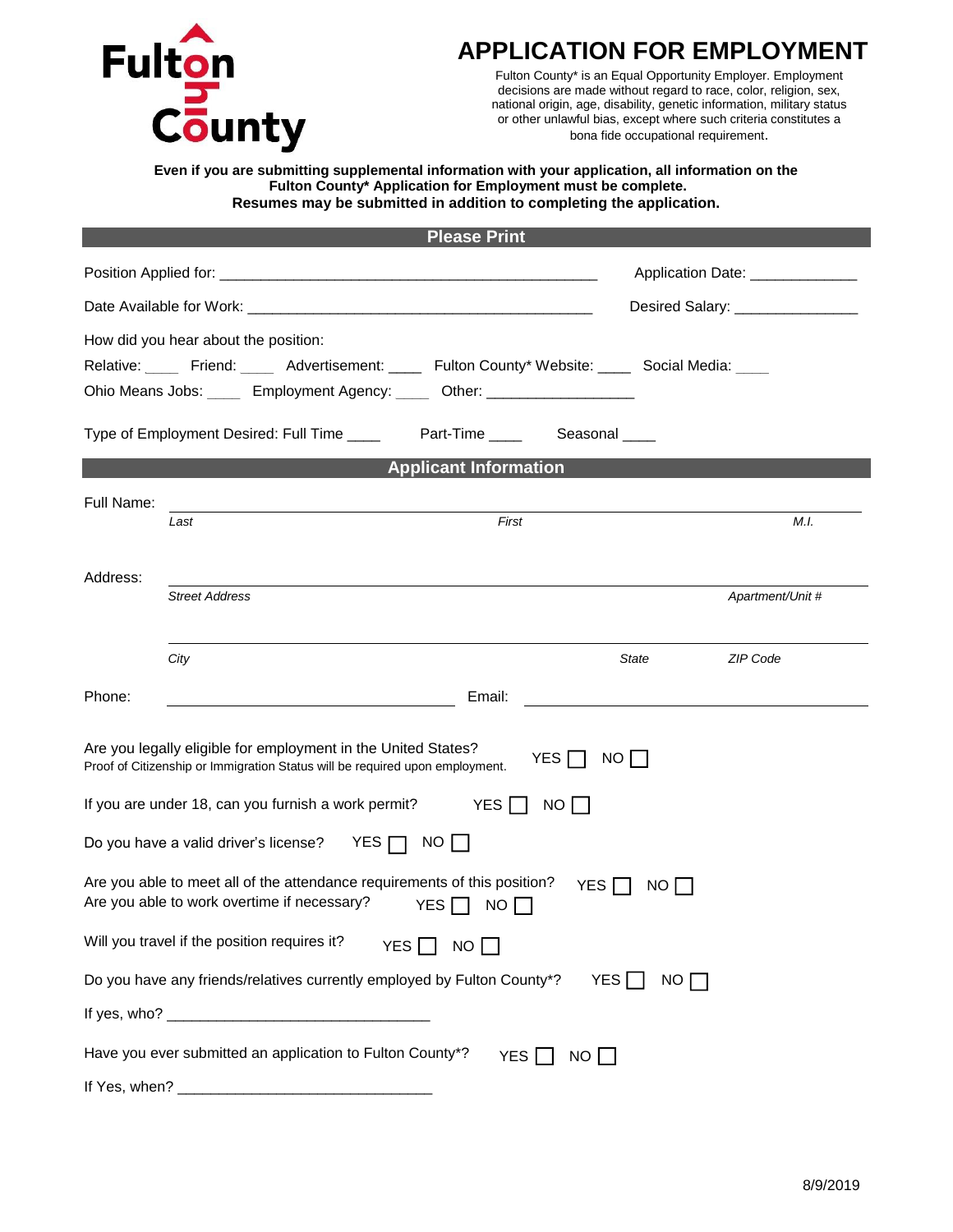|                                       |                                                                                                                                                                                                                                | <b>Education</b>                |                            |                                                                                                                                                                                                                                        |
|---------------------------------------|--------------------------------------------------------------------------------------------------------------------------------------------------------------------------------------------------------------------------------|---------------------------------|----------------------------|----------------------------------------------------------------------------------------------------------------------------------------------------------------------------------------------------------------------------------------|
|                                       | Name & Address of School                                                                                                                                                                                                       | Number of<br>Years<br>Completed | Diploma/Degree<br>Obtained | Course of Study                                                                                                                                                                                                                        |
| <b>High School</b>                    |                                                                                                                                                                                                                                |                                 |                            |                                                                                                                                                                                                                                        |
| College or Trade<br>School            |                                                                                                                                                                                                                                |                                 |                            |                                                                                                                                                                                                                                        |
| Graduate or<br><b>Business School</b> |                                                                                                                                                                                                                                |                                 |                            |                                                                                                                                                                                                                                        |
|                                       | Licenses, Registration, Certifications, and Special Skills                                                                                                                                                                     |                                 |                            |                                                                                                                                                                                                                                        |
|                                       | Upon employment, the successful applicant must provide copies of all licenses/certifications required for the position.                                                                                                        |                                 |                            |                                                                                                                                                                                                                                        |
|                                       | Licenses/Certifications (LISW, STNA, First Aid/CPR, Notary, etc.) [1989] [2012] [2012] [2012] [2012] [2012] [2012] [2012] [2012] [2012] [2012] [2012] [2012] [2012] [2012] [2012] [2012] [2012] [2012] [2012] [2012] [2012] [2 |                                 |                            |                                                                                                                                                                                                                                        |
|                                       |                                                                                                                                                                                                                                |                                 |                            |                                                                                                                                                                                                                                        |
|                                       |                                                                                                                                                                                                                                |                                 |                            |                                                                                                                                                                                                                                        |
|                                       |                                                                                                                                                                                                                                |                                 |                            |                                                                                                                                                                                                                                        |
|                                       |                                                                                                                                                                                                                                |                                 |                            |                                                                                                                                                                                                                                        |
|                                       | List computer software in which you have skills, including word processing, spreadsheets, and database programs.                                                                                                               |                                 |                            |                                                                                                                                                                                                                                        |
|                                       |                                                                                                                                                                                                                                |                                 |                            |                                                                                                                                                                                                                                        |
|                                       |                                                                                                                                                                                                                                |                                 |                            |                                                                                                                                                                                                                                        |
|                                       |                                                                                                                                                                                                                                |                                 |                            |                                                                                                                                                                                                                                        |
|                                       |                                                                                                                                                                                                                                |                                 |                            |                                                                                                                                                                                                                                        |
|                                       |                                                                                                                                                                                                                                |                                 |                            |                                                                                                                                                                                                                                        |
|                                       |                                                                                                                                                                                                                                |                                 |                            |                                                                                                                                                                                                                                        |
|                                       | Beginning with your most recent, list below present and past employment. All sections must be completed for each                                                                                                               | <b>Employment</b>               |                            |                                                                                                                                                                                                                                        |
|                                       | employer. Include additional employment history sheets to reference your complete work history.                                                                                                                                |                                 |                            |                                                                                                                                                                                                                                        |
| Employer:                             |                                                                                                                                                                                                                                |                                 | Phone:                     |                                                                                                                                                                                                                                        |
| Address:                              |                                                                                                                                                                                                                                |                                 |                            | Supervisor: <u>_______</u> _______                                                                                                                                                                                                     |
| Job Title:                            |                                                                                                                                                                                                                                |                                 | employer for a reference?  | May we contact your previous $YES \prod NO \n$                                                                                                                                                                                         |
|                                       | Responsibilities: Les annualismes and the series of the series of the series of the series of the series of the series of the series of the series of the series of the series of the series of the series of the series of th |                                 |                            |                                                                                                                                                                                                                                        |
| From:                                 |                                                                                                                                                                                                                                |                                 |                            | Reason for Leaving:<br><u>Next and the set of the set of the set of the set of the set of the set of the set of the set of the set of the set of the set of the set of the set of the set of the set of the set of the set of the </u> |
|                                       |                                                                                                                                                                                                                                |                                 |                            |                                                                                                                                                                                                                                        |
| Employer:                             | <u> 1989 - Johann Barn, amerikan besteman besteman besteman besteman besteman besteman besteman besteman besteman</u>                                                                                                          |                                 |                            |                                                                                                                                                                                                                                        |
| Address:                              |                                                                                                                                                                                                                                |                                 |                            | Supervisor: 2000                                                                                                                                                                                                                       |
| Job Title:                            |                                                                                                                                                                                                                                |                                 | employer for a reference?  | May we contact your previous $YES$ NO $\Box$                                                                                                                                                                                           |
|                                       |                                                                                                                                                                                                                                |                                 |                            |                                                                                                                                                                                                                                        |
| From:                                 |                                                                                                                                                                                                                                |                                 |                            | Reason for Leaving:<br><u>Next and the set of the set of the set of the set of the set of the set of the set of the set of the set of the set of the set of the set of the set of the set of the set of the set of the set of the </u> |
|                                       |                                                                                                                                                                                                                                |                                 |                            |                                                                                                                                                                                                                                        |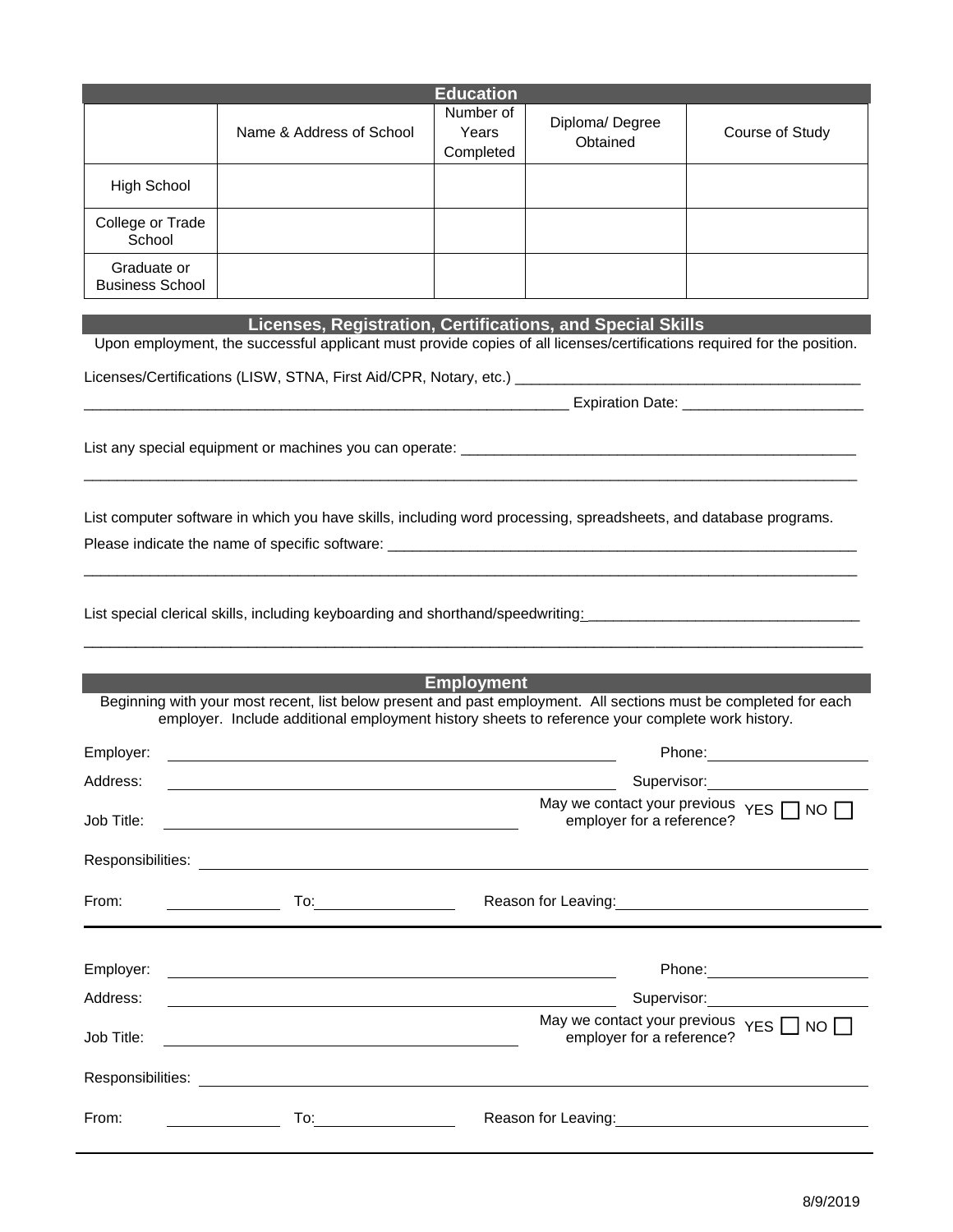|                         |                                                                                                                        | <b>Employment Continued</b>                                                                                    |
|-------------------------|------------------------------------------------------------------------------------------------------------------------|----------------------------------------------------------------------------------------------------------------|
| Employer:               |                                                                                                                        |                                                                                                                |
| Address:                |                                                                                                                        |                                                                                                                |
| Job Title:              |                                                                                                                        | May we contact your previous $YES \cap NO$<br>employer for a reference?                                        |
| Responsibilities:       | <u> 1989 - Johann Barn, mars eta bat erroman erroman erroman erroman erroman erroman erroman erroman erroman err</u>   |                                                                                                                |
| From:                   | $To: \begin{tabular}{c} \quad \quad \quad & \quad \quad \quad \\ \hline \end{tabular}.$                                |                                                                                                                |
| If yes, please explain: | Have you ever been fired or asked to resign from a job?                                                                | YES $\Box$<br>NO                                                                                               |
|                         |                                                                                                                        |                                                                                                                |
|                         |                                                                                                                        | <b>References</b>                                                                                              |
|                         | Please list three professional references.                                                                             |                                                                                                                |
| Full Name:              | <u> 1980 - John Stein, mars and de Britain and de Britain and de Britain and de Britain and de Britain and de Br</u>   | Relationship: example and all the set of the set of the set of the set of the set of the set of the set of the |
| Employer:               |                                                                                                                        |                                                                                                                |
| Address:                |                                                                                                                        |                                                                                                                |
| E-Mail:                 |                                                                                                                        |                                                                                                                |
| Full Name:              | <u> 1989 - Johann Stoff, deutscher Stoffen und der Stoffen und der Stoffen und der Stoffen und der Stoffen und der</u> |                                                                                                                |
| Employer:               | and the control of the control of the control of the control of the control of the control of the control of the       |                                                                                                                |
| Address:                |                                                                                                                        |                                                                                                                |
| E-Mail:                 |                                                                                                                        |                                                                                                                |
| Full Name:              |                                                                                                                        | Relationship: example and all the set of the set of the set of the set of the set of the set of the set of the |
| Employer:               |                                                                                                                        |                                                                                                                |
| Address:                |                                                                                                                        |                                                                                                                |
| E-Mail:                 |                                                                                                                        |                                                                                                                |
|                         |                                                                                                                        | <b>Dolotod Information</b>                                                                                     |

### **Related Information**

Please list any relevant professional or trade organizations of which you are a member. Exclude memberships that would reveal race, color, religion, sex, national origin, citizenship, age, mental or physical disabilities, veteran/reserve National Guard or any other similarly protected status.

 $\overline{\phantom{a}}$  ,  $\overline{\phantom{a}}$  ,  $\overline{\phantom{a}}$  ,  $\overline{\phantom{a}}$  ,  $\overline{\phantom{a}}$  ,  $\overline{\phantom{a}}$  ,  $\overline{\phantom{a}}$  ,  $\overline{\phantom{a}}$  ,  $\overline{\phantom{a}}$  ,  $\overline{\phantom{a}}$  ,  $\overline{\phantom{a}}$  ,  $\overline{\phantom{a}}$  ,  $\overline{\phantom{a}}$  ,  $\overline{\phantom{a}}$  ,  $\overline{\phantom{a}}$  ,  $\overline{\phantom{a}}$  $\overline{\phantom{a}}$  ,  $\overline{\phantom{a}}$  ,  $\overline{\phantom{a}}$  ,  $\overline{\phantom{a}}$  ,  $\overline{\phantom{a}}$  ,  $\overline{\phantom{a}}$  ,  $\overline{\phantom{a}}$  ,  $\overline{\phantom{a}}$  ,  $\overline{\phantom{a}}$  ,  $\overline{\phantom{a}}$  ,  $\overline{\phantom{a}}$  ,  $\overline{\phantom{a}}$  ,  $\overline{\phantom{a}}$  ,  $\overline{\phantom{a}}$  ,  $\overline{\phantom{a}}$  ,  $\overline{\phantom{a}}$  $\overline{\phantom{a}}$  , and the contribution of the contribution of the contribution of the contribution of the contribution of the contribution of the contribution of the contribution of the contribution of the contribution of the  $\overline{\phantom{a}}$  ,  $\overline{\phantom{a}}$  ,  $\overline{\phantom{a}}$  ,  $\overline{\phantom{a}}$  ,  $\overline{\phantom{a}}$  ,  $\overline{\phantom{a}}$  ,  $\overline{\phantom{a}}$  ,  $\overline{\phantom{a}}$  ,  $\overline{\phantom{a}}$  ,  $\overline{\phantom{a}}$  ,  $\overline{\phantom{a}}$  ,  $\overline{\phantom{a}}$  ,  $\overline{\phantom{a}}$  ,  $\overline{\phantom{a}}$  ,  $\overline{\phantom{a}}$  ,  $\overline{\phantom{a}}$  $\overline{\phantom{a}}$  ,  $\overline{\phantom{a}}$  ,  $\overline{\phantom{a}}$  ,  $\overline{\phantom{a}}$  ,  $\overline{\phantom{a}}$  ,  $\overline{\phantom{a}}$  ,  $\overline{\phantom{a}}$  ,  $\overline{\phantom{a}}$  ,  $\overline{\phantom{a}}$  ,  $\overline{\phantom{a}}$  ,  $\overline{\phantom{a}}$  ,  $\overline{\phantom{a}}$  ,  $\overline{\phantom{a}}$  ,  $\overline{\phantom{a}}$  ,  $\overline{\phantom{a}}$  ,  $\overline{\phantom{a}}$  $\overline{\phantom{a}}$  ,  $\overline{\phantom{a}}$  ,  $\overline{\phantom{a}}$  ,  $\overline{\phantom{a}}$  ,  $\overline{\phantom{a}}$  ,  $\overline{\phantom{a}}$  ,  $\overline{\phantom{a}}$  ,  $\overline{\phantom{a}}$  ,  $\overline{\phantom{a}}$  ,  $\overline{\phantom{a}}$  ,  $\overline{\phantom{a}}$  ,  $\overline{\phantom{a}}$  ,  $\overline{\phantom{a}}$  ,  $\overline{\phantom{a}}$  ,  $\overline{\phantom{a}}$  ,  $\overline{\phantom{a}}$